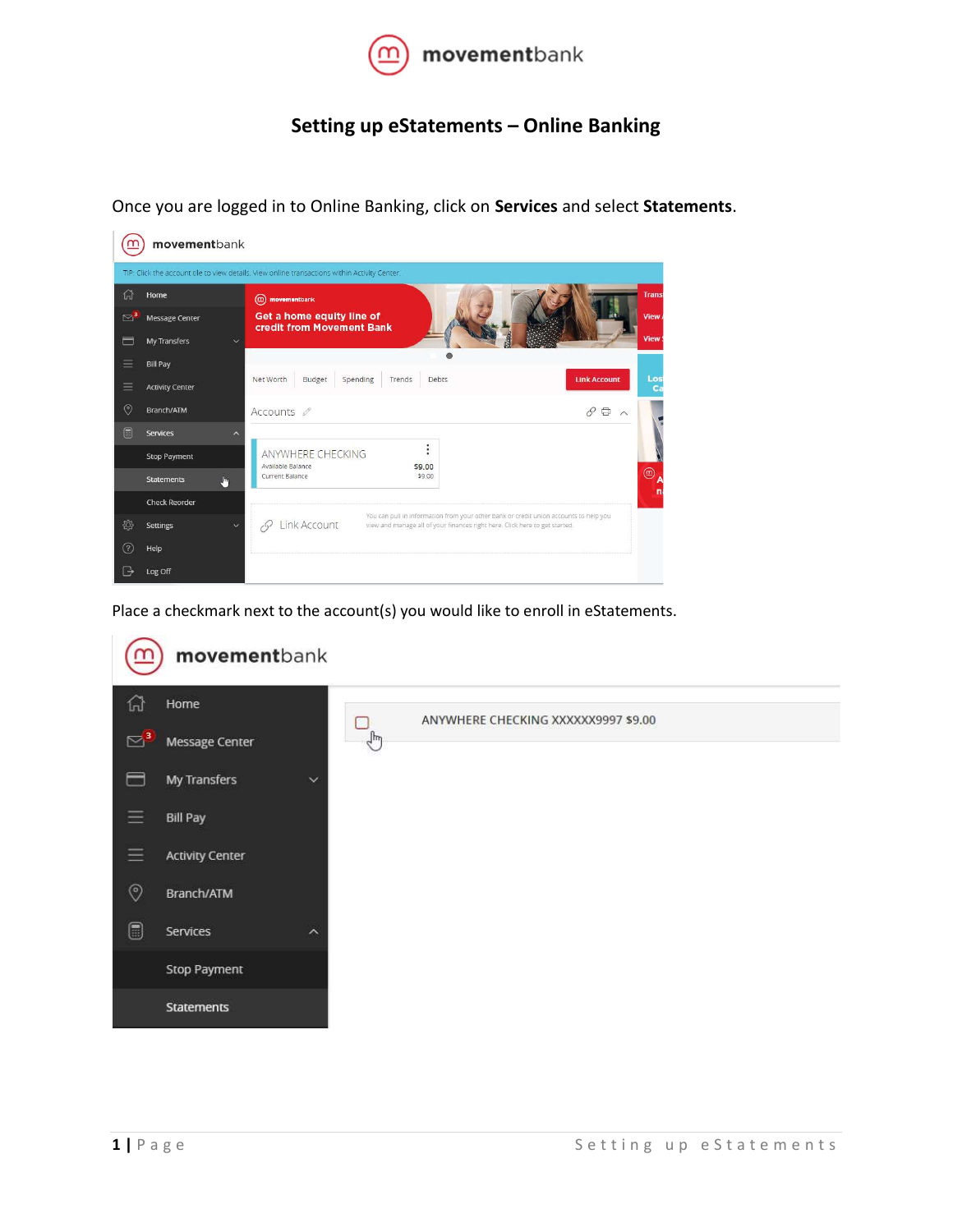

When the next screen comes up, enter your email address and then click the hyperlink to view the PDF. In order to view the document, you must have Adobe Reader installed on your computer.

| $\overline{m}$<br>MOVEMENT BANK STATEMENTS                                                          |                        |                                                                                   |                       |            |      |  |  |  |  |  |  |
|-----------------------------------------------------------------------------------------------------|------------------------|-----------------------------------------------------------------------------------|-----------------------|------------|------|--|--|--|--|--|--|
| movementbank                                                                                        |                        |                                                                                   |                       |            |      |  |  |  |  |  |  |
| 厚<br><b>REGISTRATION</b>                                                                            |                        |                                                                                   |                       |            |      |  |  |  |  |  |  |
| PLEASE PROVIDE THE INFORMATION BELOW.                                                               |                        |                                                                                   |                       |            |      |  |  |  |  |  |  |
| ** IN ORDER TO VIEW MOVEMENT BANK STATEMENTS, ADOBE® READER® MUST BE INSTALLED ON YOUR COMPUTER. ** |                        |                                                                                   |                       |            |      |  |  |  |  |  |  |
| <b>NAME</b>                                                                                         |                        | <b>JOE TEST</b>                                                                   |                       |            |      |  |  |  |  |  |  |
| SOCIAL SECURITY NO.                                                                                 |                        | XXX-XX-9999                                                                       |                       |            |      |  |  |  |  |  |  |
| <b>EMAIL ADDRESS</b>                                                                                |                        | joetest@aol.com                                                                   |                       | (REQUIRED) |      |  |  |  |  |  |  |
| <b>VERIFY STATEMENT CODE</b>                                                                        |                        | Click here to open PDF Document and enter the Statement Code in the textbox below |                       |            |      |  |  |  |  |  |  |
|                                                                                                     |                        |                                                                                   | (REQUIRED)            |            |      |  |  |  |  |  |  |
|                                                                                                     |                        |                                                                                   |                       |            |      |  |  |  |  |  |  |
| STATEMENT SELECTION                                                                                 |                        |                                                                                   |                       |            |      |  |  |  |  |  |  |
|                                                                                                     |                        |                                                                                   |                       |            |      |  |  |  |  |  |  |
|                                                                                                     |                        |                                                                                   |                       |            |      |  |  |  |  |  |  |
|                                                                                                     |                        |                                                                                   |                       |            |      |  |  |  |  |  |  |
| SELECT ALL                                                                                          | <b>DELIVERY OPTION</b> | APPLICATION                                                                       | <b>ACCOUNT NUMBER</b> |            | NAME |  |  |  |  |  |  |

Jot down the statement code that appears on the PDF document then close the PDF.



Type the statement code in the Verify Statement Code field.

| <b>NAME</b><br>SOCIAL SECURITY NO. | <b>JOE TEST</b><br>XXX-XX-9999                                                    |            |            |
|------------------------------------|-----------------------------------------------------------------------------------|------------|------------|
| <b>EMAIL ADDRESS</b>               | joetest@aol.com                                                                   |            | (REQUIRED) |
| <b>VERIFY STATEMENT CODE</b>       | Click here to open PDF Document and enter the Statement Code in the textbox below |            |            |
|                                    | 8663                                                                              | (REQUIRED) |            |
|                                    |                                                                                   |            |            |